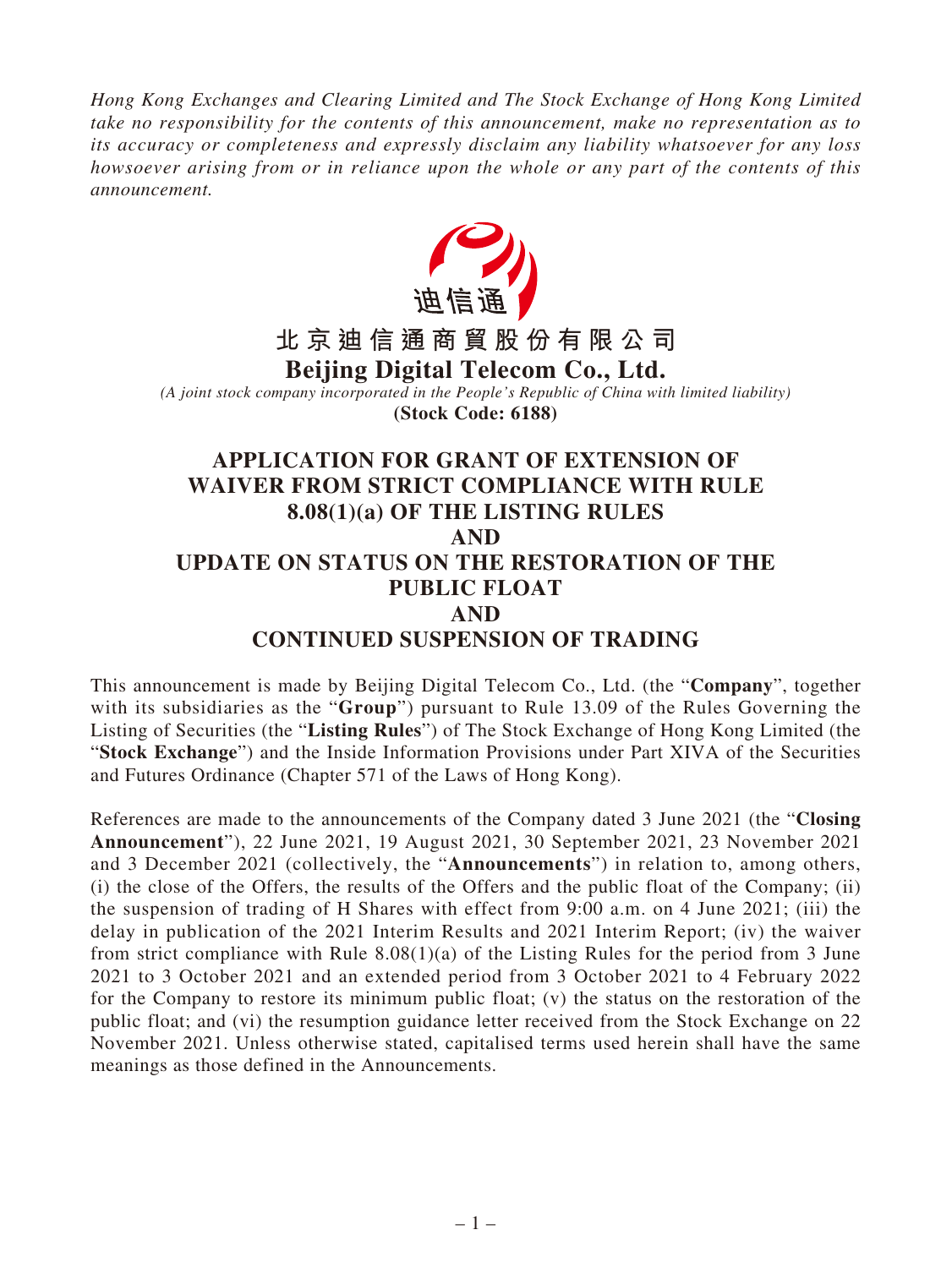## **UPDATE ON STATUS ON THE RESTORATION OF PUBLIC FLOAT**

As disclosed in the Closing Announcement, immediately after the close of the Offers and taking into account the valid acceptances of the Offers in respect of 327,057,912 H Shares, the Offeror Group and parties acting in concert with it held, controlled or directed 327,057,912 H Shares and 337,700,000 Domestic Shares, representing approximately 82.85% and 100% of the issued H Shares and Domestic Shares of the Company respectively and representing in aggregate approximately 90.76% of the issued Shares. Immediately following the close of the Offers, 67,702,488 H Shares, representing approximately 9.24% of the issued Shares as at the date of the Closing Announcement, were held by the public (within the meaning of the Listing Rules). Accordingly, the minimum public float requirement of 25% of the Shares as set out in Rule 8.08(1)(a) of the Listing Rules was not satisfied. At the request of the Company, trading in the H Shares has been suspended since 4 June 2021 since the percentage of public float fell below 15% following the close of the Offers.

As disclosed in the announcements of the Company dated 22 June 2021 and 23 November 2021, the Stock Exchange had on 21 June 2021 and 18 November 2021 granted a temporary waiver from strict compliance with Rule 8.08(1)(a) of the Listing Rules (the "**Waiver**") for a period from 3 June 2021 to 3 October 2021 and an extended period from 3 October 2021 to 4 February 2022 (the "**Waiver Period**"), respectively, for the Company to restore its minimum public float.

The Company has been informed by the Offeror Group that the Offeror Group and its financial advisers have been approaching and communicating with potential investors from various industries with a view of restoring the Company's minimum public float as required under Rule  $8.08(1)(a)$  of the Listing Rules as soon as possible. However, in view of the recent volatile and adverse capital market conditions resulting in the investor sentiment being generally gloomy and that potential investors generally have taken a more cautious and prudent approach in their investments, the Offeror Group therefore took a longer time than expected to solicit sufficient demand in H Shares and has not received favourable feedback from potential investors. The substantial number of H Shares to be disposed of and/or to be issued for the restoration of the public float of the Company also added to the challenges faced by the Offeror Group. The Offeror Group thus informed the Company that it needs additional time to effect appropriate measures to restore sufficient public float in the Shares.

As at the date of this announcement, 67,702,488 H Shares, representing approximately 9.24% of the issued Shares, are held by the public (within the meaning of the Listing Rules). Accordingly, the minimum public float requirement of 25% as set out in Rule 8.08(1)(a) of the Listing Rules remains unsatisfied.